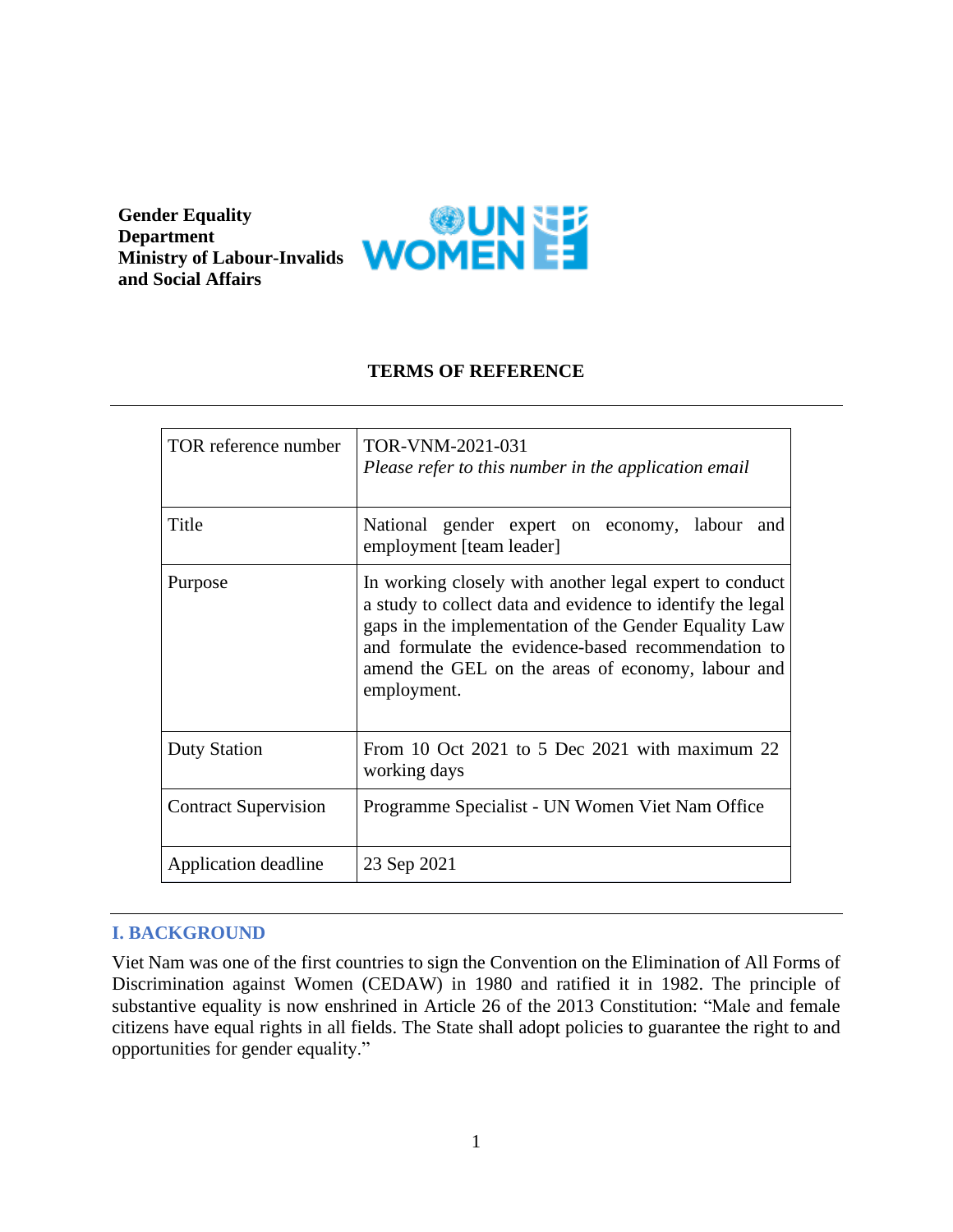Over the past decade, the country has made huge strides in reforming its legal and policy frameworks to guarantee equality and non-discrimination between women and men in line with CEDAW. The Law on Gender Equality (GEL), adopted in 2006, is considered a landmark piece of legislation in this regard. It defines gender equality and gender-based discrimination for the first time and sets out specific measures for achieving gender equality. The Law on Domestic Violence Prevention and Control, reinforced in 2007, is another significant piece of legislation acknowledging violence against women by intimate partners as a punishable offence for the first time.

Viet Nam's gender equality commitments are also embodied in National Strategies and Action Plans put into place to promote gender equality and the advancement of women since the Fourth World Conference on Women in Beijing in 1995. The National Plan of Action for the Advancement of Women (1997-2000) was the first of this kind. It was followed by a National Strategy for the Advancement of Women for the 2001-2010 period, supported by a second and third National Action Plan (2001-2005 and 2006-2010). The National Strategy for Gender Equality (NSGE 2021-2030) is a sectoral strategy that is part of the government's primary planning document, together with the ten-year Socio-Economic Development Strategy and the five-year Socio-Economic Development Plan (SEDP).

In 2017 and 2018, UN Women supported GED in reviewing the implementation of the GEL in the areas of labour and employment through CEDAW perspectives and the report was used to advocate for the amendment of the Labour Code in 2018 and 2019. In 2019, with the support from UNFPA, MOLISA conducted the evaluation of the ten-year implementation of the GEL. Over the last few decades, Viet Nam has indeed made significant progress in improving its population's well-being in general and reducing gender disparities, including those related to the significant achievement on positive changes in gender equality in primary and secondary education. Viet Nam is often viewed as a leader in gender equality and is recognized as having in place a fairly comprehensive policy and legislative framework to support gender equality and women's empowerment. Despite these achievements, gender inequality and discrimination persist, exacerbating other forms of disadvantage and disparity, and hindering overall development. Insufficient funding has been identified as one of the barriers for adequate implementation of gender equality commitments. Since the approval of the GEL, there has been many changes on the legal framework advancing gender equality in Viet Nam, including the 2015 State Budget Law, the 2019 Labour Code, the 2015 Law on election of deputies to the National Assembly and People's councils… which will require the amendment of the GEL to align with other laws and international commitments that Viet Nam has made on gender equality and the employment.

In this process, in 2021, UN Women has committed to provide technical support to Gender Equality Department – MOLISA to conduct a study to collect the evidence and data to identify the legal gaps on the areas of labour and employment of the GEL. The study will aim at collecting data and evidence to identify the legal gaps in the implementation of the GEL and formulate the evidence-based recommendation to amend the GEL on the areas of economy, labour and employment. This will support MOLISA to prepare a submission to the National Assembly to advocate for the amendment of the GEL in the working agenda of the National Assembly term XV 2021-2025. Therefore, UN Women is looking for a national gender expert on economy, labour and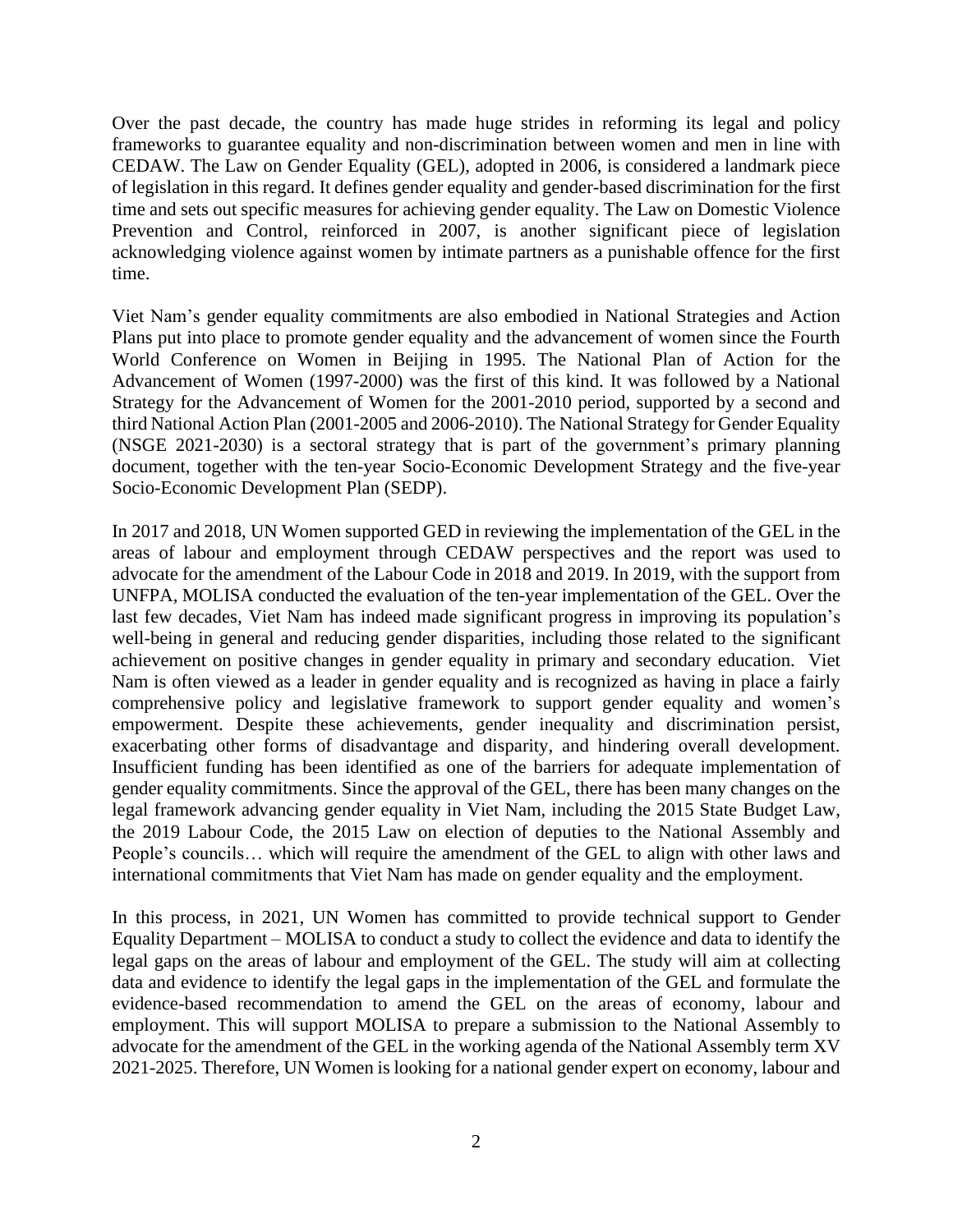employment who will act as the team leader conduct the study and develop the list of recommendations for the revision of the GEL on the areas of economy, labour and employment.

# **II. OBJECTIVES**

The objective of this consultancy to support the government in collecting data and evidence to advocate for the amendment of the Gender Equality Law which was adopted in 2006. It also seeks to provide analysis on the implementation gaps of the GEL in the areas of economy, labour and employment. Moreover, the consultancy will aim at promoting a better understanding of the legal gaps that should be amended in the GEL. It ultimately aims at strengthening the implementation of the GEL in Viet Nam and increase the accountability for gender equality.

### **III. SCOPE AND SPECIFIC TASKS**

The consultant team will develop a study and a policy brief to identify legal gaps in the GEL on the area of labour and employment. The study will aim at:

- Conduct the desk review to collect the information on development/changes on legal framework for the implementation of gender equality in the labour and employment since the adoption of the GEL, including the studies conducted by UN Women and other relevant stakeholders.
- Provide the technical support to GEL: developing questionnaires to collect opinions and information on the current laws and policies on economy, labour and employment in some selected provinces and cities representing the regions of Viet Nam, conducting the interview with selected representatives from the ministries, consolidate and make the data analysis from the collected information to identify the legal gaps in the GEL that may not reflect the changes on the most updated legal framework of Viet Nam and international commitments of Viet Nam on gender equality (Convention on the Elimination of All Forms of Discrimination against Women - CEDAW, Beijing Platform for Action – BPFA, Sustainable Development Goals -SDGs…) with the focus on the areas of economy, labour and employment
- Make an analysis on the implementation of the GEL on the areas of economy, labour and employment in the GEL.
- From the analysis and findings, formulate the recommendations to revise and amend the relevant articles of the GEL on the area of economy, labour and employment. The report should provide the data and evidence to suggest the revision and amendment of the GEL, including the legal gaps, the disconnection and irrelevance between the GEL and other laws in Viet Nam to advance gender equality in the areas of economy, labour and employment which should be aligned with the Party documents, other sectoral laws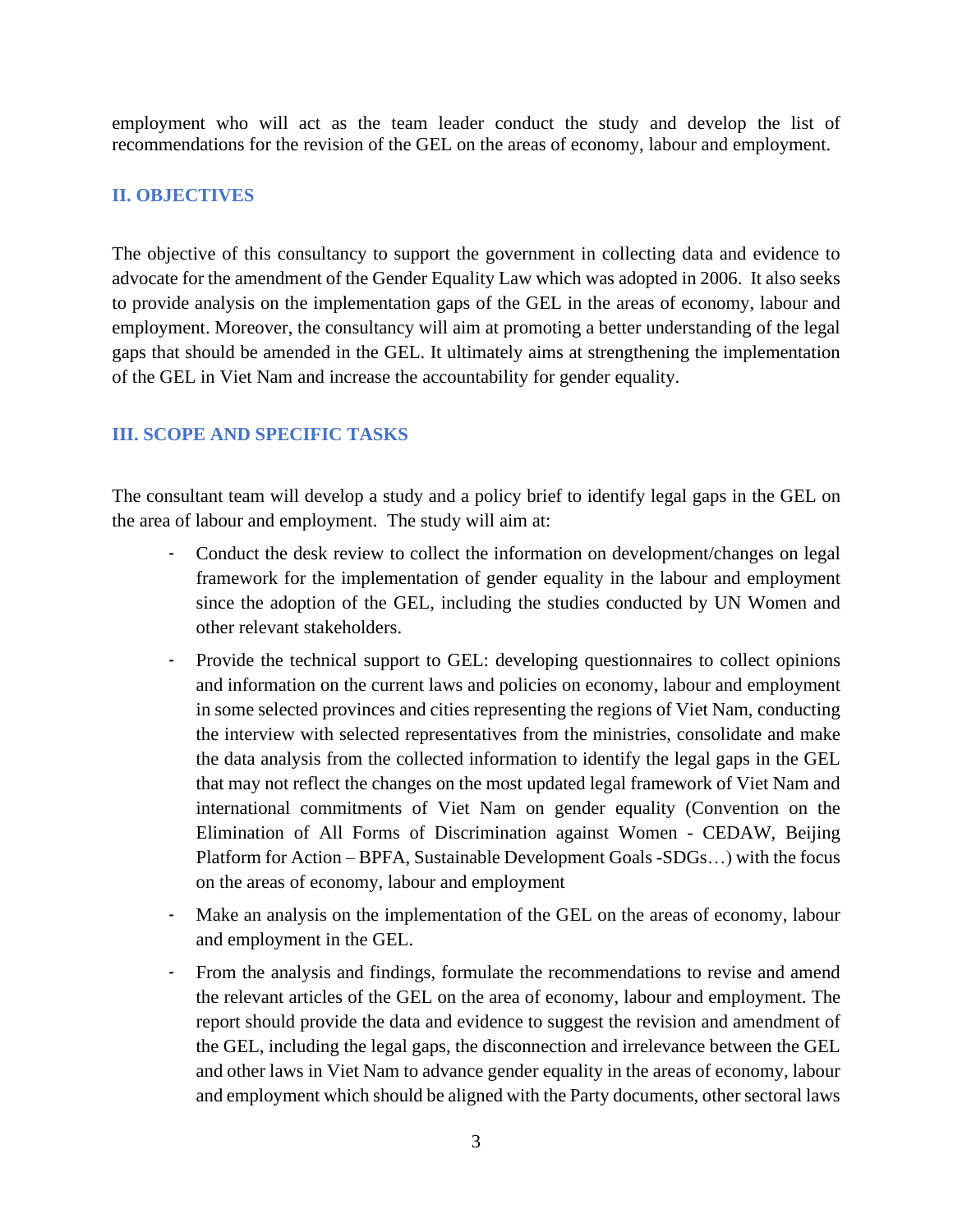and relevant international commitments that Viet Nam has made on gender equality (Convention on the Elimination of All Forms of Discrimination against Women-CEDAW, Beijing Platform for Actions).

- Participate and facilitate the three consultation meetings organized by GED and UN Women on the report
- Finalize and submit the final report to GED and UN Women that take into consideration the feedbacks from GED, UN Women and other stakeholders.

The gender expert will work closely with another legal expert as a team member. The key roles of the international consultant and national consultants are described as below.

|                                                 | Gender expert (as the team<br>leader)                                                                                                                                                                                                                                                                                                                                                      | Legal expert (as the team<br>member)                                                                      |  |  |
|-------------------------------------------------|--------------------------------------------------------------------------------------------------------------------------------------------------------------------------------------------------------------------------------------------------------------------------------------------------------------------------------------------------------------------------------------------|-----------------------------------------------------------------------------------------------------------|--|--|
| Prepare the work plan and the<br>research tools | Take lead into<br>the<br>development of<br>the<br>work plan                                                                                                                                                                                                                                                                                                                                | Provide inputs into the<br>workplan                                                                       |  |  |
|                                                 | Submit the workplan<br>and research tools to<br>UN Women and GED                                                                                                                                                                                                                                                                                                                           |                                                                                                           |  |  |
| Conduct the desk review                         | Collect the secondary data                                                                                                                                                                                                                                                                                                                                                                 |                                                                                                           |  |  |
|                                                 | Prepare the desk<br>review and identify<br>the policy gaps in the<br>GEL law (from<br>gender perspective)                                                                                                                                                                                                                                                                                  | Prepare the desk<br>review and identify<br>the policy gaps in the<br>GEL law (from legal)<br>perspective) |  |  |
|                                                 | Identify the policy gaps in the GEL that needs to collect<br>$\bullet$<br>further primary data for further analysis<br>Prepare the research tools for the collection of the<br>primary data based on the identified policy issues,<br>including the questionnaires which will be sent to the<br>selected provinces and cities, the key interview<br>questions for the relevant ministries. |                                                                                                           |  |  |
| Conduct data collections                        |                                                                                                                                                                                                                                                                                                                                                                                            | Conduct interviews and facilitate the relevant group                                                      |  |  |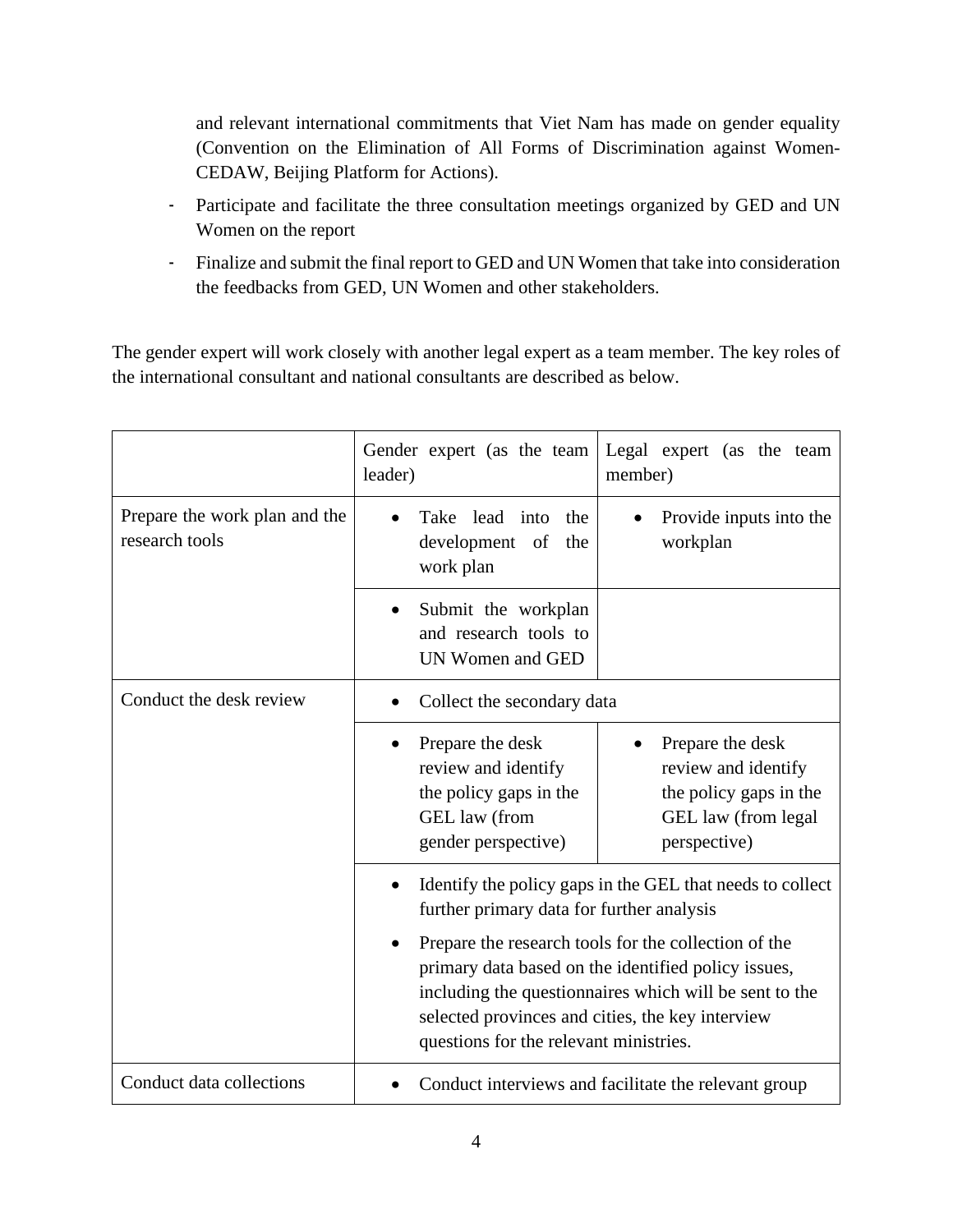|                                                                                                                    |                                                                                          | discussions with relevant stakeholders for data<br>collection. Due to the COVID-19 situation, GED may<br>conduct the virtual meetings instead of meeting face-<br>to-face with relevant stakeholders. |  |
|--------------------------------------------------------------------------------------------------------------------|------------------------------------------------------------------------------------------|-------------------------------------------------------------------------------------------------------------------------------------------------------------------------------------------------------|--|
| Prepare the first draft of the<br>report                                                                           | Develop some<br>specific sections of<br>the report                                       | Develop some<br>specific sections of<br>the report                                                                                                                                                    |  |
|                                                                                                                    | Consolidate and<br>submit the first draft<br>report to UN Women<br>and GED               |                                                                                                                                                                                                       |  |
| Participate and facilitate the<br>discussion at three<br>consultation meetings<br>organized by GED and UN<br>Women | Develop the consultation agenda<br>Present the draft report<br>Facilitate the discussion | Respond to the comments from the participants                                                                                                                                                         |  |
| Revise and finalize the report                                                                                     |                                                                                          | Revise the specific session of the report in consultation<br>with UN Women and GED                                                                                                                    |  |
| Finalize the report                                                                                                | Submit the final report<br>$\bullet$<br>to UN Women and<br><b>GED</b>                    |                                                                                                                                                                                                       |  |

# **IV. INSTITUTIONAL ARRANGEMENT**

The gender expert will work under the direct supervision of UN Women Programme Specialist. The national consultant will work as a team member and work closely with the legal expert (team member).

The consultant will be ultimately responsible to UN Women Country Representative in Viet Nam. If the consultant travels to other provinces and cities to conduct the tasks under the contract, UN Women will cover the travelling cost based on the UN-EU cost norms.

# **V. DURATION OF ASSIGNMENT AND DUTY STATION**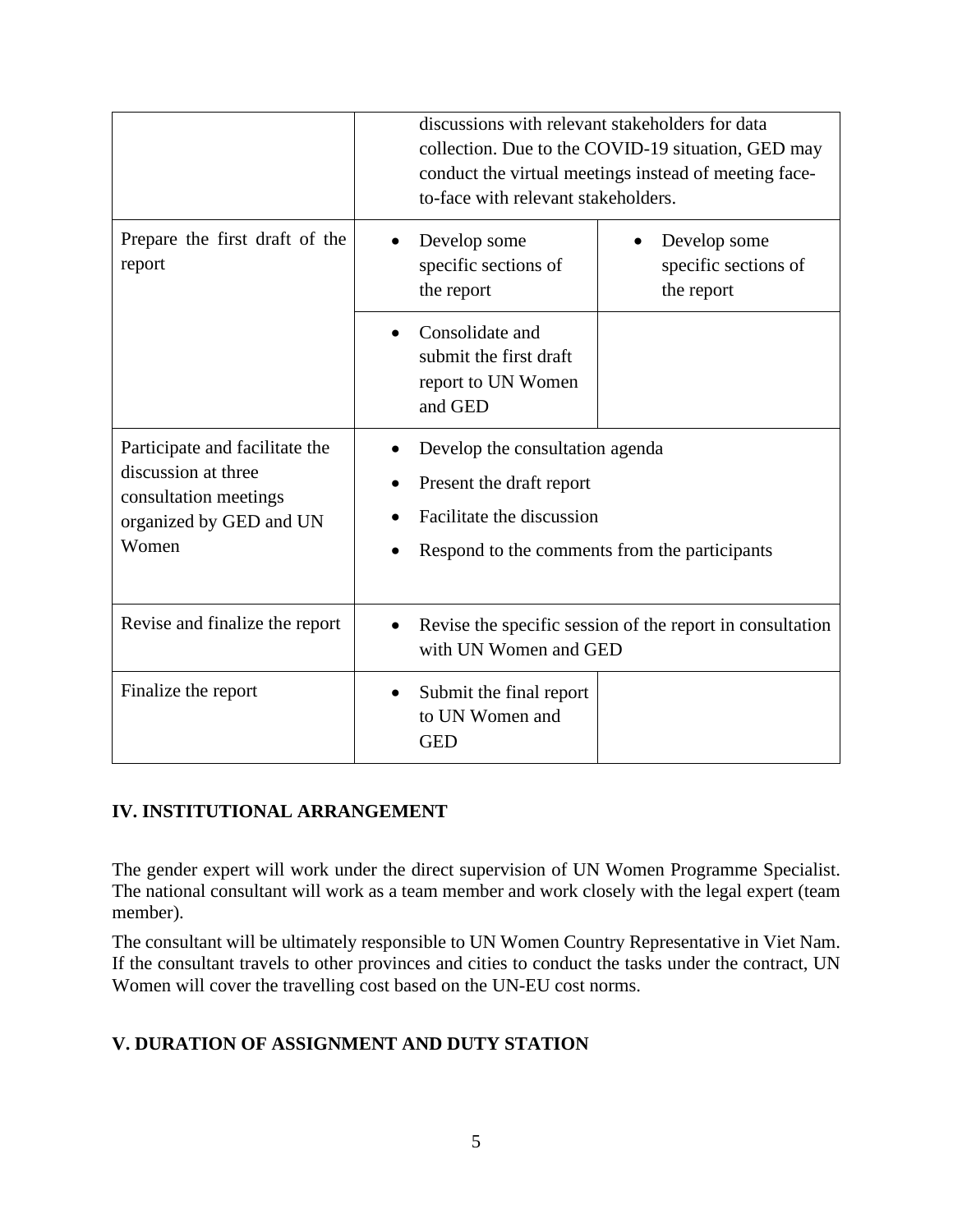**Duration of Assignment**: The tentative contractual period is from 10 Oct 2021 to 5 Dec 2021 with maximum 22 working days with the consultation meetings in Hanoi and other provinces and cities in Viet Nam.

**Duty Station:** Due to the COVID-19 situation, this consultancy is home-based, and the national consultant attends some technical meetings in Hanoi.

# **VI. DELIVERABLES AND SCHEDULE OF PAYMENT**

The duration of this consultancy will be from 10 Oct 2021 to 5 Dec 2021 with maximum 22 working days.

| Schedule<br>and                    |     | Deliverables                                                                                                                                                                                  |                                                                                                                                                                                                      |
|------------------------------------|-----|-----------------------------------------------------------------------------------------------------------------------------------------------------------------------------------------------|------------------------------------------------------------------------------------------------------------------------------------------------------------------------------------------------------|
| payment                            |     | Gender expert (as the team leader)                                                                                                                                                            | Legal expert (as the team member)                                                                                                                                                                    |
| <b>Before</b><br>20<br>2021<br>20% | Oct | Submit the workplan<br>Desk review report with policy<br>issues to be reviewed<br>Research tools developed by the<br>team leader: Questionnaire and<br>interview questions<br>(in Vietnamese) | Inputs into the workplan<br>specific analysis developed for the<br>desk review report<br>research tools developed by the team<br>member: Questionnaire and interview<br>questions<br>(in Vietnamese) |
| 30%                                |     | The $1st$ draft study report                                                                                                                                                                  |                                                                                                                                                                                                      |
| before 10 Nov<br>2021              |     | specific sessions developed for<br>the first study report by the gender<br>expert                                                                                                             | specific sessions developed for the<br>first study report by the legal expert                                                                                                                        |
|                                    |     | Agenda<br>for the<br>consultation<br>meeting (with clear roles of the<br>team leader and team member for<br>the consultation meetings)                                                        |                                                                                                                                                                                                      |
|                                    |     | <b>PPTs</b><br>prepared<br>for<br>the<br>consultation meetings presented<br>by the team leader                                                                                                | PPTs prepared for the consultation<br>meetings presented by the team leader                                                                                                                          |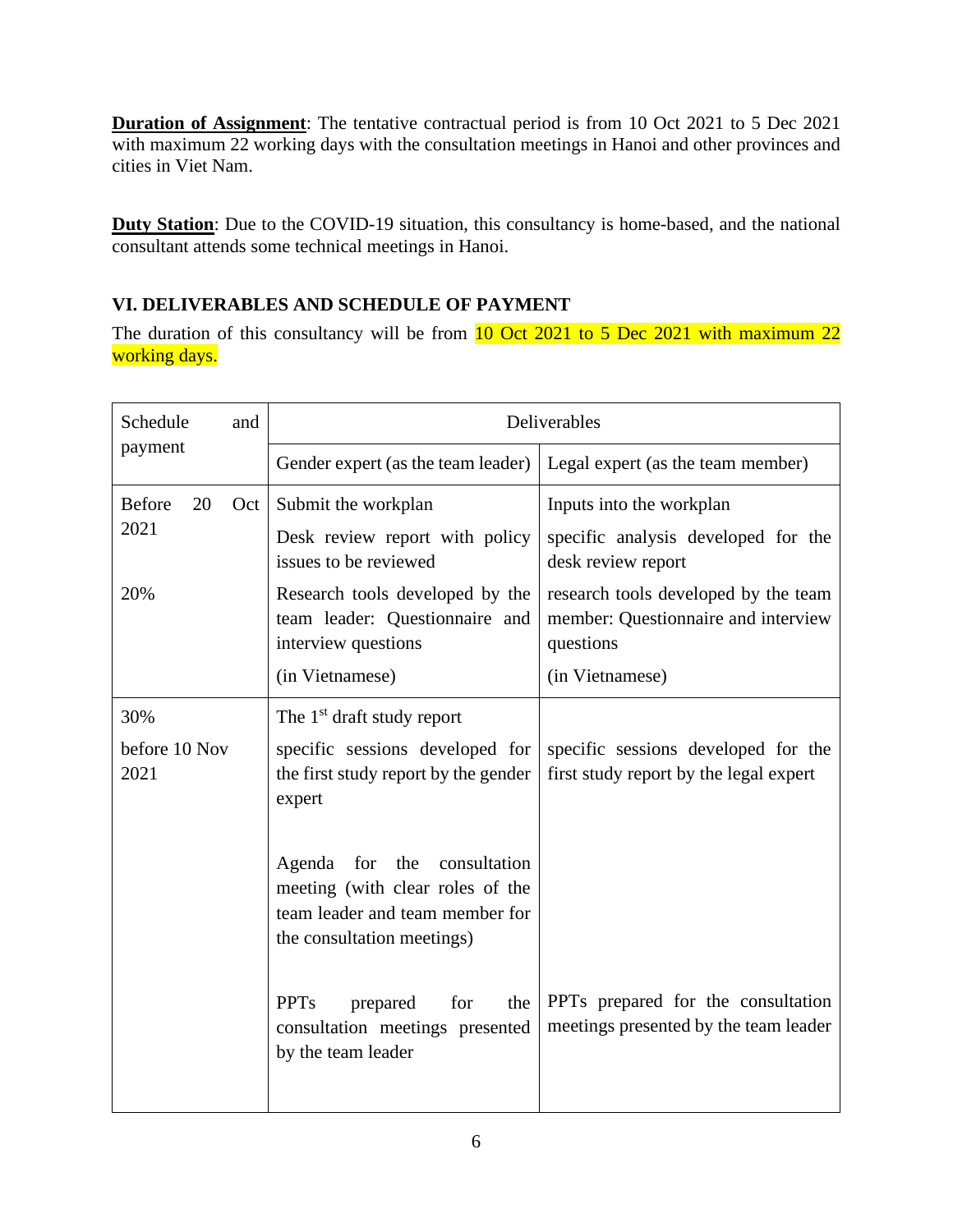|                                                         | (in Vietnamese)                                                                                                          | (in Vietnamese)                                                                                                |
|---------------------------------------------------------|--------------------------------------------------------------------------------------------------------------------------|----------------------------------------------------------------------------------------------------------------|
| 30%<br><b>Before</b><br><b>20</b><br><b>Nov</b><br>2021 | $2nd$ draft of the study report with<br>highlight on the session developed<br>by the team leader<br>6<br>(in Vietnamese) | $2nd$ draft of the report with highlight on<br>the sessions developed by the team<br>member<br>(in Vietnamese) |
| 20% before 5 Dec<br>2021                                | Final draft of the report (Both Vietnamese and English)                                                                  |                                                                                                                |

# **VII. APPLICATION EVALUATION CRITERIA**

The applicant will be evaluated based on technical capacities (70%) and financial proposal (30%). Technical evaluation will be based on the following criteria stated as below.

|                | Master's degree on social development, gender and development,<br>sociology and other relevant field.                  | 10 points |
|----------------|------------------------------------------------------------------------------------------------------------------------|-----------|
| $\overline{2}$ | A minimum of ten year of working experience on gender equality in<br>labour and employment in Viet Nam                 | 25 points |
| 3              | Having a good understanding on gender equality related policies and<br>programmes on the area of labour and employment | 25 points |
| $\overline{4}$ | Having research experience on gender equality, labour and<br>employment                                                | 15 points |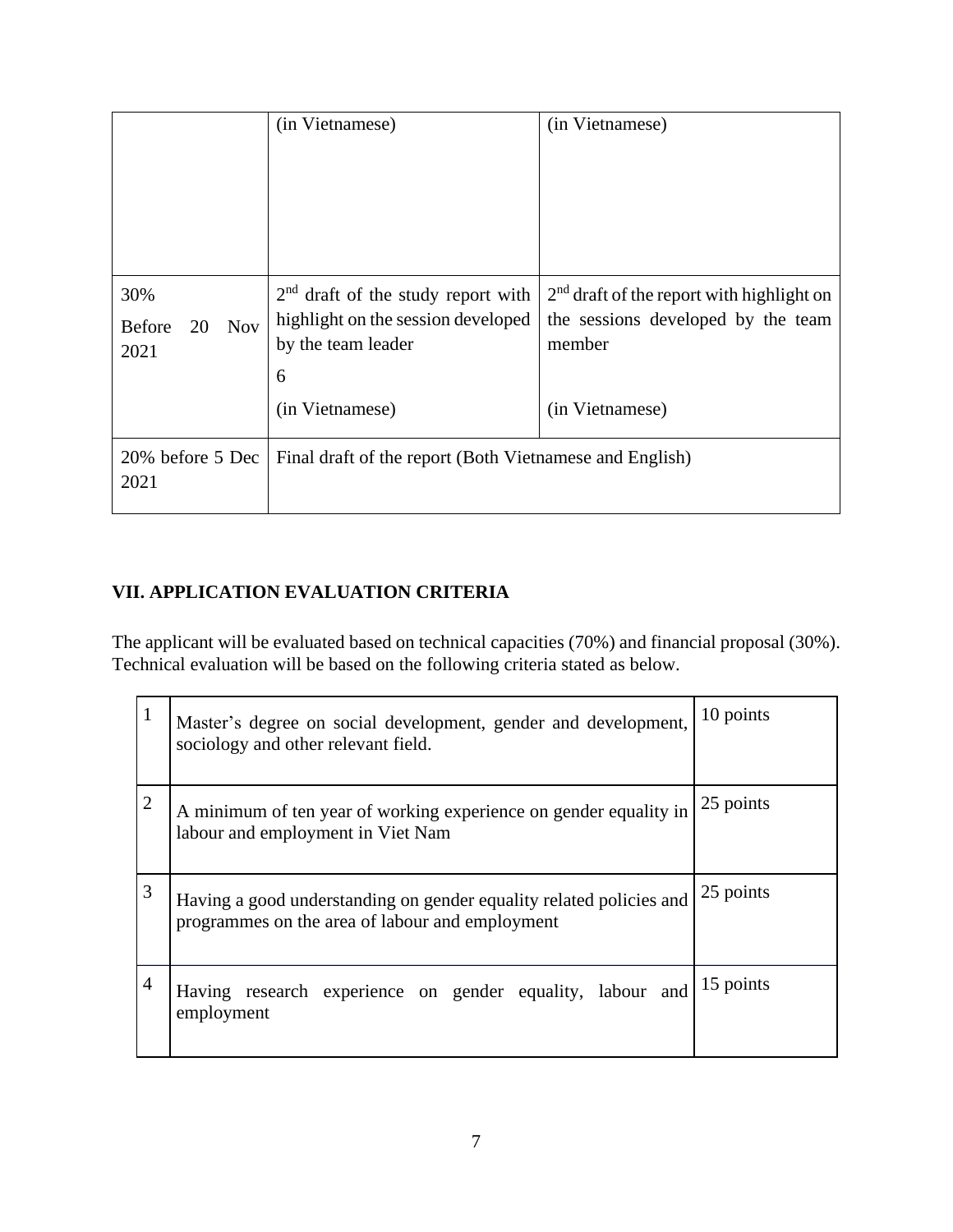|              | Experience in developing policy recommendations on the area of <sup>15</sup> points<br>labour and employment |            |
|--------------|--------------------------------------------------------------------------------------------------------------|------------|
| $\mathbf{a}$ | Good writing skills                                                                                          | 10 points  |
|              | <b>Total</b>                                                                                                 | 100 points |

# **Core Values and Competencies**

In addition to aforementioned requirements and qualifications, it is important that the intern shares the core values and core competencies of the organization.

Core Values

- Respect for Diversity
- Integrity
- Professionalism

Core Competencies

- Awareness and Sensitivity Regarding Gender Issues
- Accountability
- Creative Problem Solving
- Effective Communication
- Inclusive Collaboration
- Stakeholder Engagement
- Leading by Example

Please visit this link for more information on UN Women's Core Values and Competencies: [http://www.unwomen.org/-](http://www.unwomen.org/-/media/headquarters/attachments/sections/about%20us/employment/un-women-employment-values-and-competencies-definitions-en.pdf)

[/media/headquarters/attachments/sections/about%20us/employment/un-women-employment](http://www.unwomen.org/-/media/headquarters/attachments/sections/about%20us/employment/un-women-employment-values-and-competencies-definitions-en.pdf)[values-and-competencies-definitions-en.pdf](http://www.unwomen.org/-/media/headquarters/attachments/sections/about%20us/employment/un-women-employment-values-and-competencies-definitions-en.pdf)

The weight of technical points is 70% and financial points is 30%.

Individual consultants will be evaluated based on Cumulative analysis, the award of the contract will be made to the individual consultant whose offer has been evaluated and determined as:

- a) Responsive/compliant/acceptable; and
- b) Having received the highest score out of a pre-determined set of weighted technical and financial criteria specific to the solicitation.

# **VIII. Application Procedure and Deadline**

Candidates are requested to send the following documents in separated attachment in one application email to [procurement.vietnam@unwomen.org](mailto:procurement.vietnam@unwomen.org)

- 1. Application letter explaining your interest in the consultancy and why you are the most suited candidate for this position
- 2. Updated CV
- 3. Personal History Form (P11). The P11 Form can be downloaded from the following website: <http://asiapacific.unwomen.org/en/about-us/jobs>